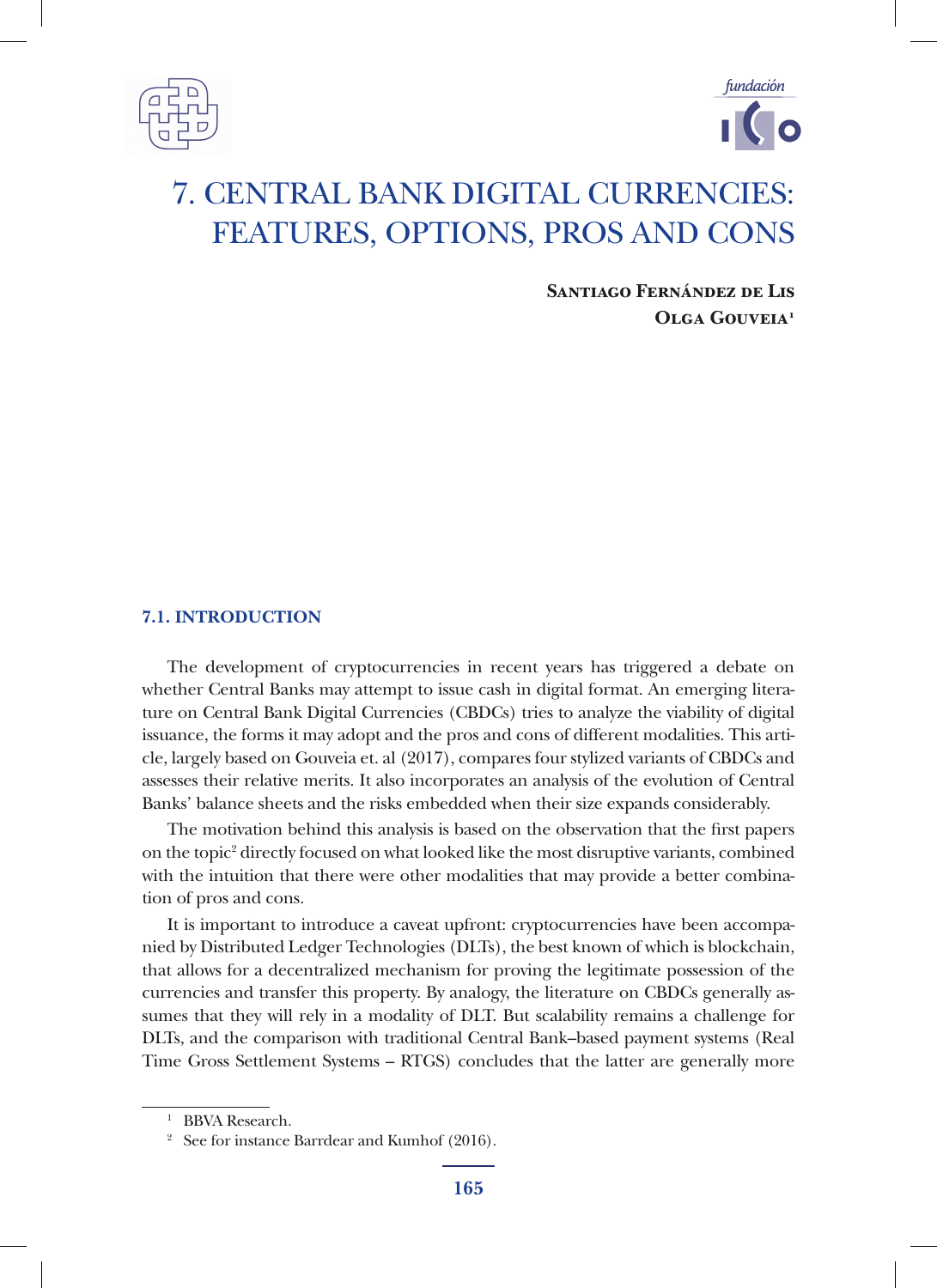



efficient than blockchain– based payment systems, introducing certain doubts on the premises of CBDCs: why would Central Banks move away from a more to a less efficient system? The implicit assumption in this paper is that DLTs are in their infancy and in the near future we will see dramatic improvements in their efficiency, solving the scalability problem, including in energy consumption.

### **7.2. CBDCS FEATURES AND VARIANTS**

Cash is a very special type of asset that combines four features: (i) it is exchanged peer to peer (without knowledge of the issuer), (ii) it is universal (anybody can hold it); (iii) it is anonymous and (iv) it does not yield any interest. CBDC is an alternative to cash that is also peer to peer (P2P), but it opens the possibility of introducing changes in the other three features: nce readings.

- They can be universal or restricted to a particular set of users. Likewise, DLTs can be They can be universal or restricted to a particular set of users. Likewise, DLTs open or closed (for instance, limited to banks or financial institutions).
- $\bullet$  They can be anonymous (like cash) or identified (like current accounts). The first corresponds to the idea of token–based CBDCs, and the second to account–based CBDCs.  $\overline{\mathcal{L}}$ s.
- They can pay interest or not. The delinking of cash from paper–money opens the possibility of including interest–bearing as a feature, either in the account based or in the taken has a majorit in the token based variant.

These options can be combined in several ways to generate different modalities of These options can be combined in several ways to generate different modalities of CBDCs. The variants are summarized in the table below. CBDCs. The variants are summarized in the table below.



The choice depends crucially on the objectives pursued with the introduction of DCs. There are basically four possible objectives: (i) to improve the working of wholesale payment systems; (ii) to replace cash with a more efficient alternative; (iii) to enhance the instruments available for monetary policy, especially when confronted with the zero lower bound and (iv) to reduce the frequency and cost of banking crises. How do these objectives match with the different options that CBDCs open as compared to cash? The choice depends crucially on the objectives pursued with the introduction of CB-

How do these objectives match with the different options that CBDCs open as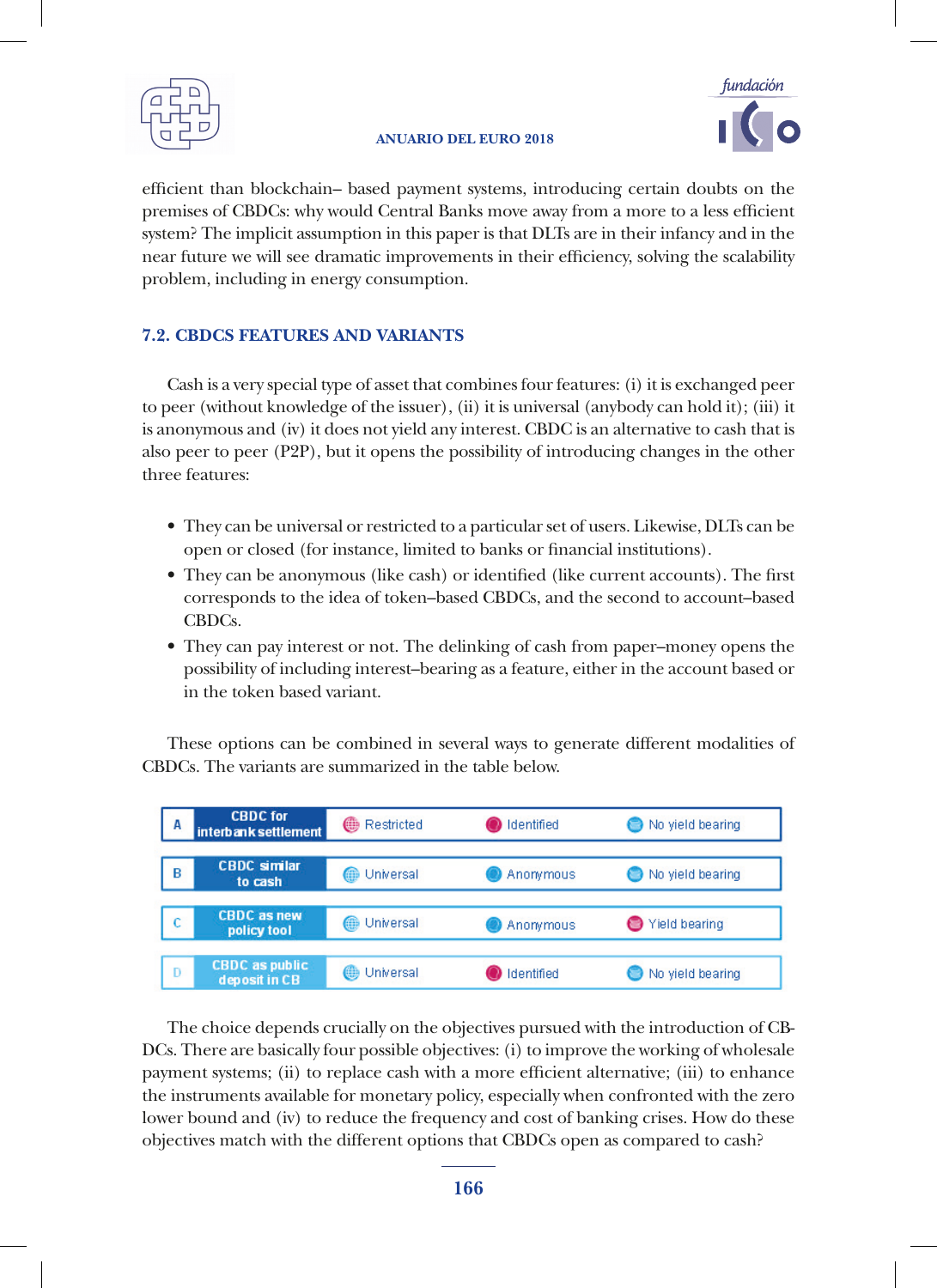



- 1) If the objective is **to improve the functioning of wholesale payment systems**, and assuming that  $\text{DLT}$  technology would in the future be more efficient than  $\text{RTGS}^3$ , you may introduce CBDCs that are only accessible to banks and other financial institutions that participate in the wholesale payment system. The resulting CBDC would be **restricted, identified and non–interest bearing**: restricted because the general public will not have access to it; identified because participants will be known by the rest; and non–interest bearing because payment systems rely on fixed nominal amount accounts, although they are normally accompanied by yield–bearing (positive or negative) accounts in the Central Bank to and from which these institutions move funds in the context of their liquidity policy. The Central Bank, which in traditional RTGS is at the center of the system, would be in this scheme just another player, although it may retain control over certain features of the system, like for instance admission and membership.
- 2) If the aim is **to replace cash** with a more efficient means of payment you would introduce a CBDC that is **universal, anonymous and non–interest bearing**: universal like cash, which can be used by anyone who holds it; anonymous because this is an essential feature of cash<sup>4</sup>; and non-interest-bearing to emulate cash. Why would the authorities wish to replace cash with a digital variant? Among other reasons, cash logistics are costly (to issue, circulate and retire cash requires an expensive infrastructure), it deteriorates over time, it is dirty and transmits diseases, and it generates crime (theft) and falsifications. A digital variant would be more efficient, cleaner and safer.
- 3) If the authorities want to **enhance the instruments of monetary policy**, in particular in the proximity of the zero–lower bound, they would introduce a CBDC that is **universal, anonymous and yield–bearing**. It should be universal because you want to reach the public (and ultimately replace the banknotes in the hands of the population); yield–bearing because you want to exploit the opportunity digital money provides of carrying interest rates, either positive or negative; and anonymous also for similarity with cash, although it could be identified too (but for reasons of clarity of the different models this option is reserved to the next variant). As mentioned above, interest rates may be positive or negative. Historically the former is much more frequent than the latter, but the objective of this proposal being overcoming the problems of the zero–lower bound, the proponents are rather thinking on negative interest rates situations.

<sup>3</sup> As mentioned before, this is a very strong assumption. At the same time, however, closed DLTs (like the ones needed in option (i)) do not face the scalability problem of open DLTs (like those under options (ii) to (iv)). Although DLTs are less efficient now than RTGS, the distance between both is not huge. This implies that a little improvement in DLTs can offer a suitable alternative to RTGS. 4 According to some studies, the demand for cash in in a significant part driven by anonymity

and related to fraud, criminal activities or tax evasion. Rogoff (2016) mentions that in some countries this type of demand reaches as much as 40%.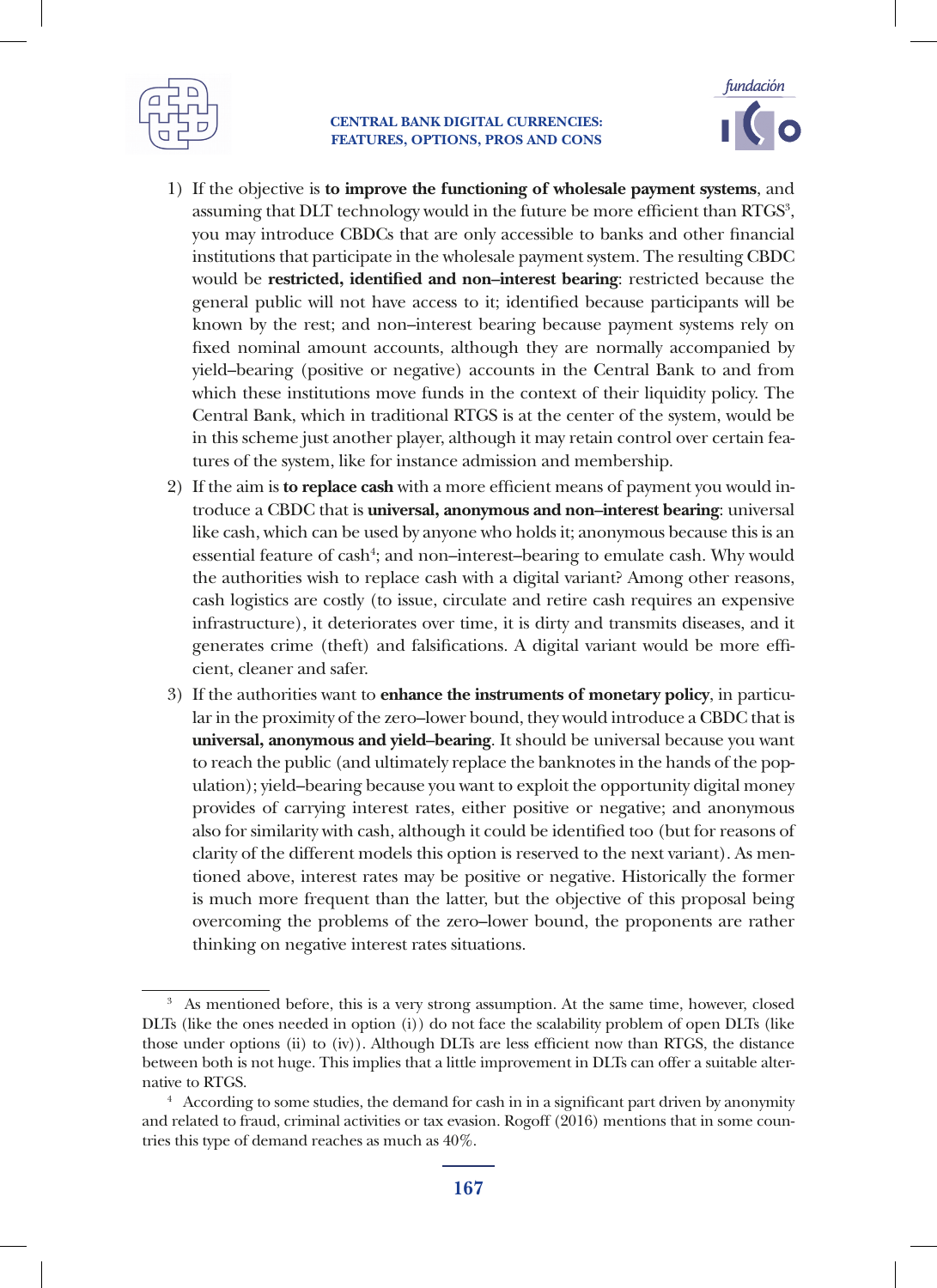



4) If the aim of introducing CBDCs is **to reduce (or even eliminate) the likelihood and destabilizing impact of banking crisis**, then the modality would be **universal, identified and non–interest bearing**. Universal because the idea is to open accounts for the population in the Central Bank; identified like in the case of bank deposits; non–interest bearing because, like in the previous variant, we want to differentiate option (iv) from option (iii), although the possibility of combining both features (identified and interest bearing) is always an option. According to the logic behind this proposal, banking crises are the result of fractional reserves, which implies that sight deposits with fixed nominal value are behind longer–term credit with and uncertain value and limited liquidity. This mismatch makes banks vulnerable to bank runs. If the Central Bank provided deposits to the population in the form of CBDCs, the provision of payments would be delinked from the provision of credit and, following this logic, most banking crises would be avoided.

### **7.3. PROS AND CONS OF THE DIFFERENT VARIANTS**

These variants have very different implications, and their viability would also be quite different. Option (i) is less ambitious and would «only» imply a change in the functioning of wholesale payment systems, whereas options (ii), (iii) and (iv) are potentially very disruptive, and probably increasingly so. Replacing cash with a digital variant would change many of our habits, but in option (ii) only cash changes, not the economy or the financial system. In option (iii) the possibilities of monetary policy would be significantly enhanced, and the Central Bank would have at its disposal a very powerful instrument. In option (iv) the financial system would be completely transformed from what we know.

Assessing the pros and cons of these variants is not easy. In general, the most radical modalities are potentially more rewarding, but also riskier. And the uncertainty of this assessment also increases with the ambition of the proposals.

In **option (i)** one may expect an increase in the efficiency of the wholesale payment systems. Current RTGS infrastructure provided by Central Banks is secure and reliable, but expensive from the point of view of collateral consumption. An alternative based on DLT has the potential to reduce the collateral needs. Also the role of the Central Bank as guarantor of the transactions would be decentralized, with potential efficiency gains. And it would probably be opened to more participants beyond banks, which would increase competition and reduce costs. Admittedly, the latter is a trend that is in any case ongoing in existing payment systems, and that will take place anyway as the implications of new regulations like the PSD2 in Europe extend their impact<sup>5</sup>.

One area where there is a huge potencial for efficiency gains is in cross–border payment systems<sup>6</sup>. Cryptocurrencies offer an opportunity for dramatic cost reductions,

 $5$  Mersch (2018) defends the idea that conventional technology, not virtual currencies, is the one that is making real progress in the payments field.  $\frac{6}{5}$  See IMF (2017).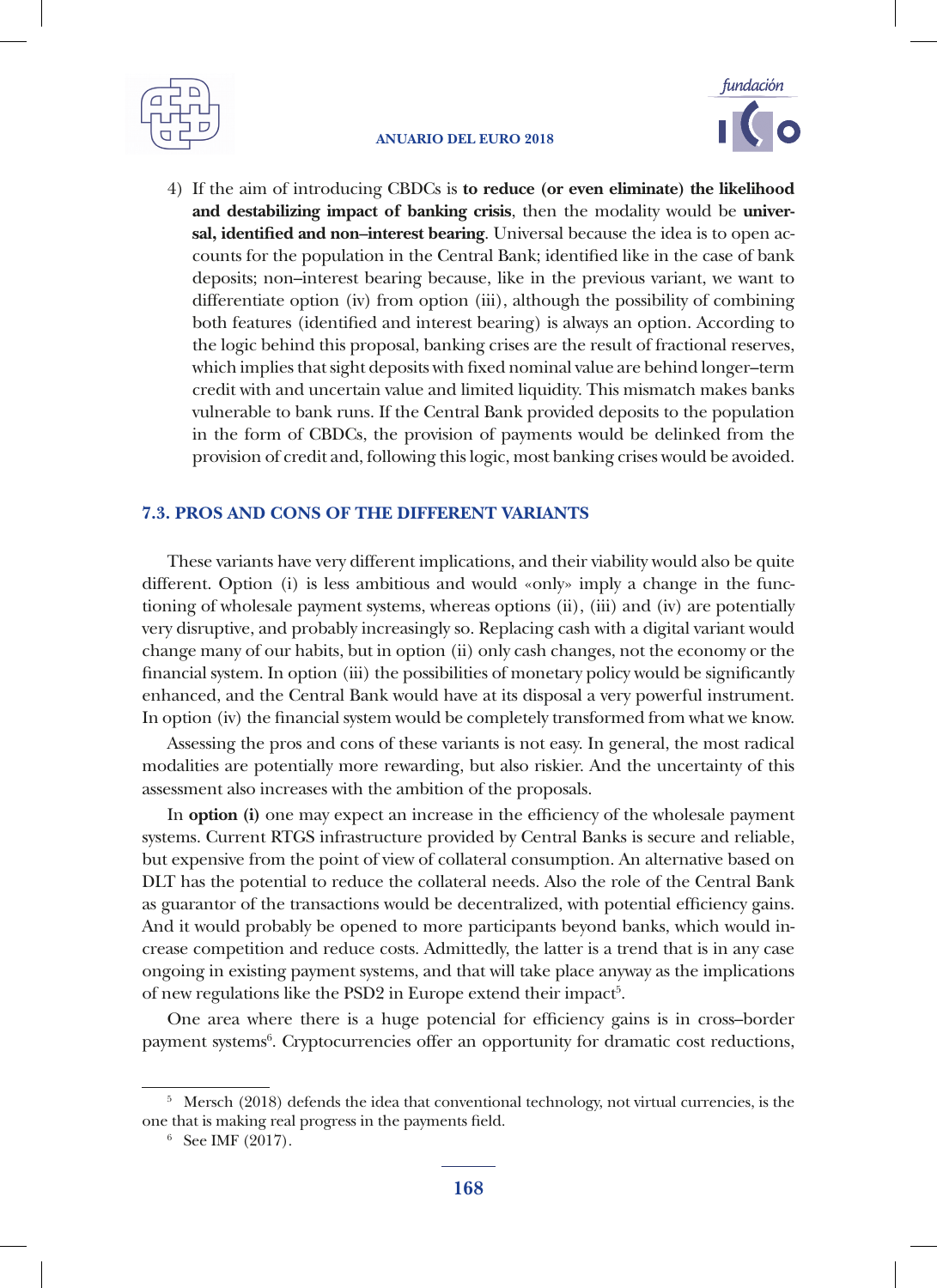



which may translate into faster and less expensive transactions, for instance in remittances. But it is unclear whether CBDCs may compete with cryptocurrencies in this, being based on national payment systems. Central Banks may, however, have incentives to develop interconnected payments systems for cross–border transactions if threatened by the competition of cryptocurrencies.

**Option (ii)** opens the possibility of replacing cash with a far more efficient alternative. As mentioned before, cash is costly to produce and replace, requires a heavy infrastructure, and is also easily lost or stolen. CBDCs open the possibility of Central Banks offering a far more efficient alternative to facilitate P2P payments. The incentives for Central Banks to develop this new type of cash can be enhanced if the competition of cryptocurrencies is seen as a threat for seignoriage. This is not the case now, due to the huge volatility of cryptocurrencies, but this may change, especially with the development of new, more stable cryptocurrencies (the so called «stablecoins» – see below).

The main drawback of this option lies in the anonymity. One thing is to issue banknotes that by their very nature are anonymous and a very different one is that Central Banks issue a digital means of payment that is deliberately chosen to be anonymous and therefore a channel of illegal payments and criminal activities. It is very difficult that the same Central Banks that require commercial banks to implement costly mechanisms to prevent money laundering and the financing of terrorism (the AML/CFT regulation) are issuing at the same time the means to carry such activities. One may argue that this is already the case with cash. But anonymity is intrinsic to cash, whereas in the case of CBDCs it would be a deliberate decision. This is the reason why most Central Banks consider that, in case they issue CBDCs, they would do it under the account modality (option (iv) in our taxonomy) rather than under the token modality (option (ii)). This implies that the demand for cash driven by anonymity would move to other currencies, including cryptocurrencies. The loss of income (seignoriage) for Central Banks (and ultimately treasuries) would be significant. If Central Banks decide to opt for the account based modality it would have far reaching implications, analyzed under option (iv) below.

**Option (iii)** would open new possibilities for monetary policy. The recent crisis, to which Central Banks reacted with aggressive monetary easing, opened new questions related to the zero–lower bound of interest rates. As rates approached this limit, but the economy continued to require stimulus, Central Banks embarked in new Quantitative Easing (QE) strategies, including entering into negative interest rates territory in some of their operations with banks. But the existence of cash, with fixed nominal value, sets a limit to the scope of negative interest rates. If they go too far into negative territory, arbitrage will lead to cash hoarding. In practice this means that Central Banks cannot go beyond a few basis points, perhaps as far as minus one percentage point, but no farther. This constraint is a limitation to the expansionary monetary policies that can be implemented in a recession.

Hence the proposal to introduce CBDCs to extend the negative interest rate territory (Rogoff (2016)). The firing power of monetary policy would be greatly reinforced. But this proposal has profound implications. To start with, physical cash would need to be eliminated (or limited to very small denominations), to avoid arbitrage. Furthermore,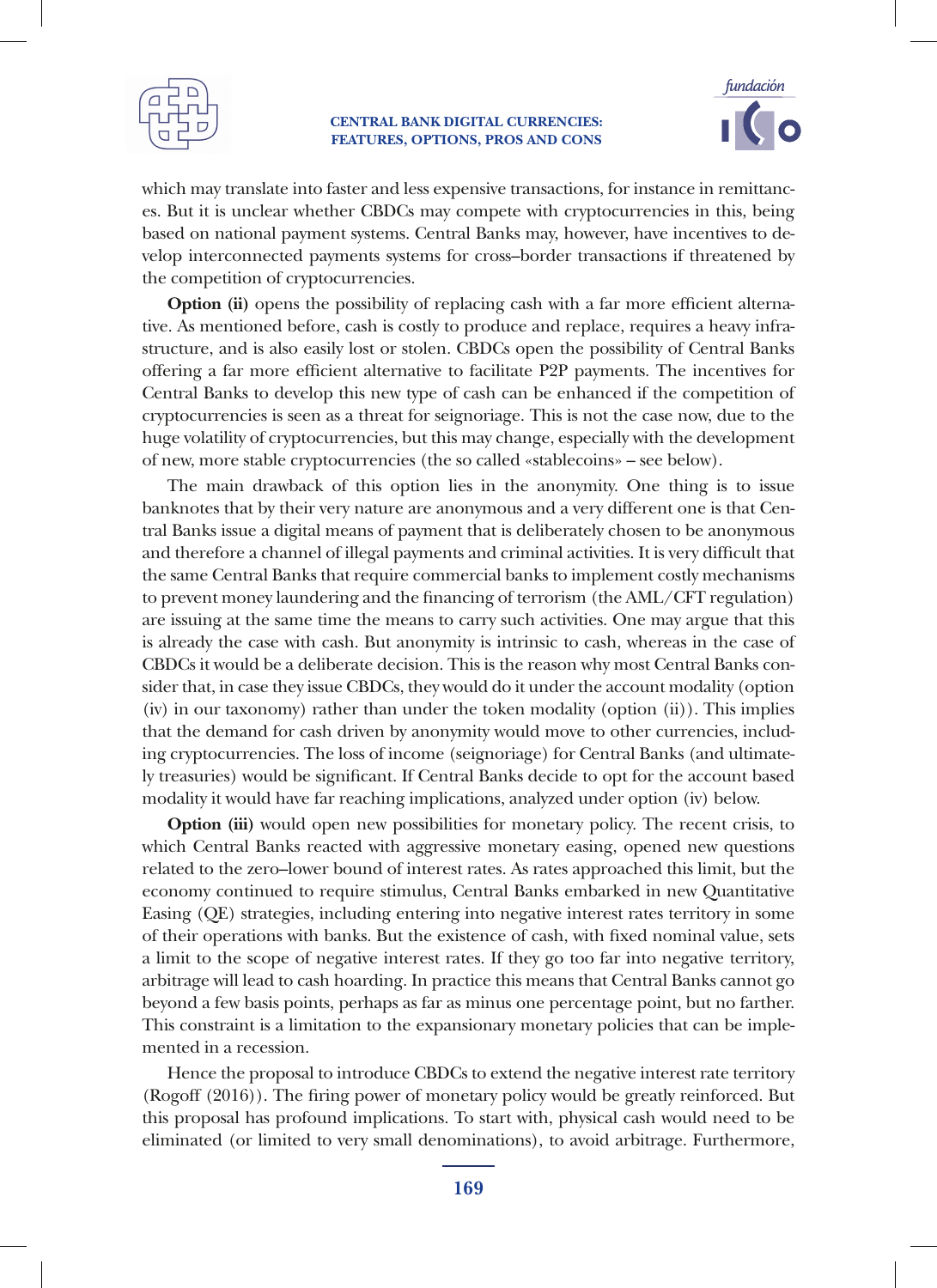



this option would probably require the introduction of capital controls, because with negative interest rates on domestic cash, the population would probably tend to resort to foreign currency (dollarization). Capital controls may limit deposits denominated in other currencies, but cash in dollars or other foreign currency would be much more difficult to control. We would enter into a world of «financial repression», in the terminology of Carmen Reinhart (2012).

The key question is whether an independent Central Bank in charge of maintaining price stability would have the legitimacy to impose such policies. Central Banks are vulnerable to democratic legitimacy criticisms; more so the more functions they accumulate. Accountability is easier when you have just one objective (price stability), but much more difficult with several objectives whose weighting is arbitrary. Having at their disposal a tool that may imply the impoverishment of the whole population (at least in nominal terms) and that is in the frontier between monetary and fiscal policy is probably incompatible with Central Bank independence.

Finally, **option (iv)** opens the possibility for the general public to open an account at the Central Bank. This is the most disruptive and ambitious option. Proponents of this modality in general want to address the question of recurrent banking crises and banks vulnerability. In their view, crises are a consequence of the fractional reserves of banks as well as their role as providers of deposits with a fixed nominal value in their liability side and as providers of credit with a variable and uncertain value on the asset side. According to this view, technology offers now the possibility to delink the generation of deposits from the provision of credit, radically transforming the role of banks and Central Banks. There are several variants of this family of proposals: in some of them banks are transformed into credit institutions that raise their resources in the market. In others, banks issue deposits but only invest in a safe asset like public debt (narrow banking). In yet others, banks compete with Central Banks in the generation of deposits<sup>7</sup>. In most of them existing safety nets like Deposit Insurance and the role of the Central Bank as Lender of Last Resort (and even important aspects of present prudential regulation of banks) would probably be redundant and can therefore be eliminated or significantly reduced.

The goal of this family of proposals is a very relevant and ambitious one: to reduce and eventually eliminate banking crises. This would require profound changes in financial intermediation. In the most elaborated proposal (Barrdear and Kumhof (2016)) Central Banks issue deposits that do not necessarily crowd out banks' deposits. The latter would always have the possibility of paying interest<sup>8</sup> and providing transactional services (like transfers and direct debits) $9$  which would make them more attractive to compensate the higher security of Central Bank deposits.

One drawback of this proposal is that it could facilitate bank runs in the case of ru-

<sup>&</sup>lt;sup>7</sup> See Kotlikoff (2010) and King (2016).

<sup>8</sup> In option (iv) the account in the Central Bank may or may not pay interest. I opt for the latter to differentiate from variant (iii). But a combination of options (iii) and (iv) is possible, in which the pros and cons of both options would be exacerbated.<br><sup>9</sup> It is unlikely that Central Bank accounts would offer these transactional services.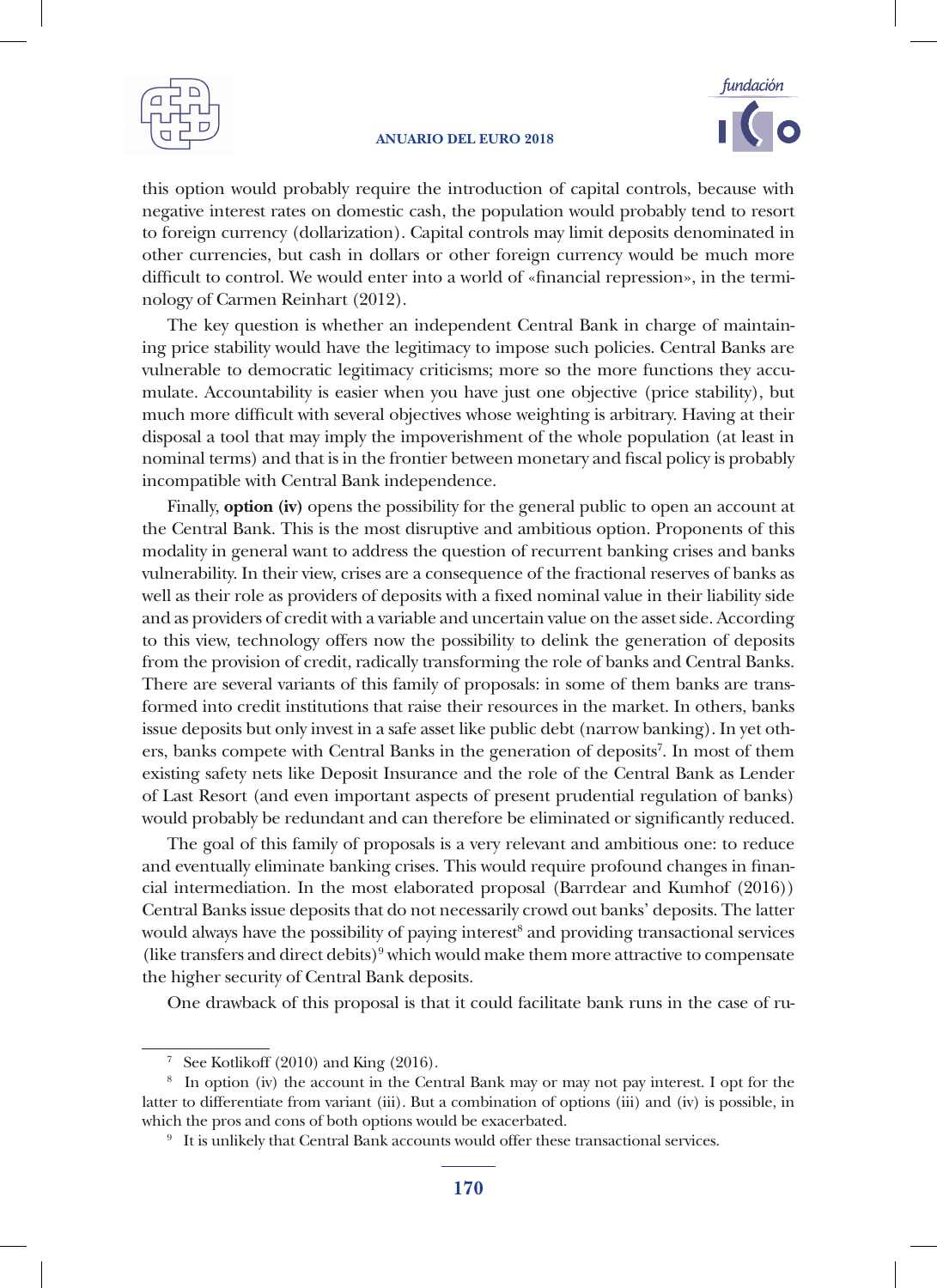



mors – founded or not – on the financial health of a bank or banking system. In such a situation depositors will move to the Central Bank with the speed of a click. This is the reason why this proposal is sometimes accompanied with the idea of limiting the convertibility between both types of deposits (see Kumhoff and Noon (2018)). But this implies another weakness, related to the establishment of capital controls and the related enforceability problems.

Furthermore, the drop in the money multiplier would probably imply, at least initially, a credit squeeze. Gradually new institutions will probably arise providing credit to households and companies, but probably at a higher cost. And in any case a transition problem seems difficult to avoid. Although the rewards of this option (taken at face value) in terms of eventual elimination of banking crisis are huge, the risks are very significant too.

It is important to acknowledge that currently banks are the safest place for individuals to place their savings. There are no other best options for the public and under this proposal it would become clear that individuals would have a safer option: the Central Bank. Therefore, to a greater or lesser extent, banks would stop collecting the savings of the economy in the form of deposits. The degree in which individuals would be more prone to do so would be in line with their risk profile as nowadays some individuals also opt for not placing all their savings in banks. Therefore, deposits in banks would be safer than savings placed in an investment fund but riskier than in a Central Bank. All in all, if the main objective of this option is to reduce banking crisis it is unclear whether it will achieve it (or if the concentration of risks would move to other parts of the financial system, namely investment funds and/or the Central Bank itself) and, in any case, it is very difficult to envisage a situation in which the Central Bank concentrates knowledge, capacity, ability, resources to make better informed investment decisions than what banks do currently. In this scenario banks would not be at the epicenter of problems because banks basically would reduce their importance in intermediation and therefore banking crises would evolve to broader financial crises.

In this sense, it is important to analyse what the Central Bank would do with the proceedings of the deposits in this family of proposals. It can basically do four things:

- Lend to the government or buy public debt. This would open the way for monetary financing to the public sector, which is normally prohibited in the statute of modern independent Central Banks. And would lead to so called «fiscal dominance», in which monetary policy is subordinated to fiscal policy objectives.
- Lend to the private sector. It would require developing in the Central Banks an expertise that is far beyond their present capabilities, and more importantly, would imply a degree of interventionism difficult to reconcile with a market economy. This would be seen as a nationalization of credit as the Central Bank would act as a Public Bank.
- Acquire foreign exchange reserves (gold or positions in other currencies): it would hugely aggravate the inherent currency mismatch of any Central Bank balance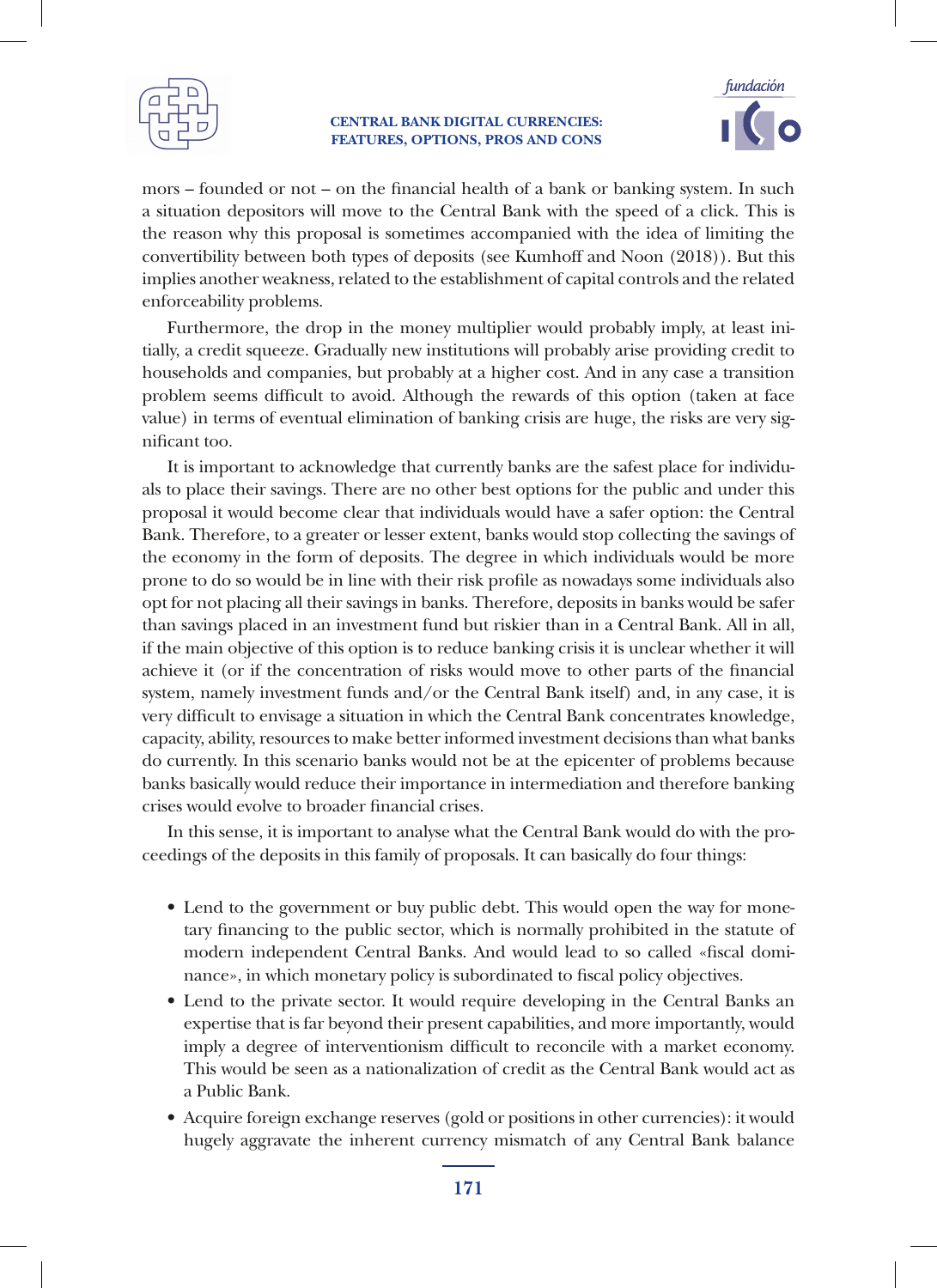



sheet (a result of their liabilities being denominated in domestic currencies but part of their assets being in foreign currency) and expose it to the risk of losses as a result of foreign exchange volatility.

• Lend to banks or financial institutions. This would put the Central Bank in between the generation of deposits and the provision of credit. Depending on how this is done, the current implicit guarantee of banks deposits (which was one of the roots of the crisis and one of the problems that the recent regulatory reform is trying to fix) may become explicit, thus exacerbating moral hazard.

The main drawback of variant (iv), like in the case of variant (iii) – and even more in the combination of both, where the Central Bank offers interest bearing deposits to the general public – is that the resulting Central Bank is too powerful. As a result of the crisis, Central Banks are currently doing already too many things: monetary policy, financial stability, payments systems, banking supervision, consumer protection… and with the QE after the crisis they already intermediate an important part of interbank transactions. If they were also in charge of providing deposits –– and perhaps credit, or financing the public deficit, or holding a significant part of the nation's foreign assets –– it would be incompatible with their independence. The political economy aspects of the most disruptive variants of CBDCs should be analyzed in an extremely careful way before moving in that direction.

# **7.4. THE EVOLUTION OF CENTRAL BANKS' BALANCE SHEETS UNDER THE DIFFERENT OPTIONS**

In order to understand the design and potential evolution of Central Banks' balance sheets once a CBDC is set up there are two dimensions that need to be taken into consideration:

- The liabilities' side of the Central Bank balance sheet. And within this, two aspects: (a) who has access to the CBDC and (b) the convertibility of the CBDC with other types of «legal money»
	- **a) Access to the CBDC**: For this we need to establish if the CBDC is universal (option (ii) and (iii) and (iv) or restricted (option (i)). Under option (i) the issuance of CBDC has no impact on monetary aggregates or in the Central Bank balance sheet. However, if it is universal and only banks and similar institutions have access to the Central Bank (options (ii) and (iii)) –what the ECB refers to as value based CBDC– the implications are different from option (iv), in which the CBDC is also universal but everyone has an account at the Central Bank (account based CBDC). In the latter, as discussed below, the issuance of CBDC has a large effect on deposits, therefore on reserves at the Central Bank and ultimately has a more meaningful impact on the size of Central Banks' balance sheet.
	- **b) The convertibility of the CBDC to cash and reserves**. Once again this only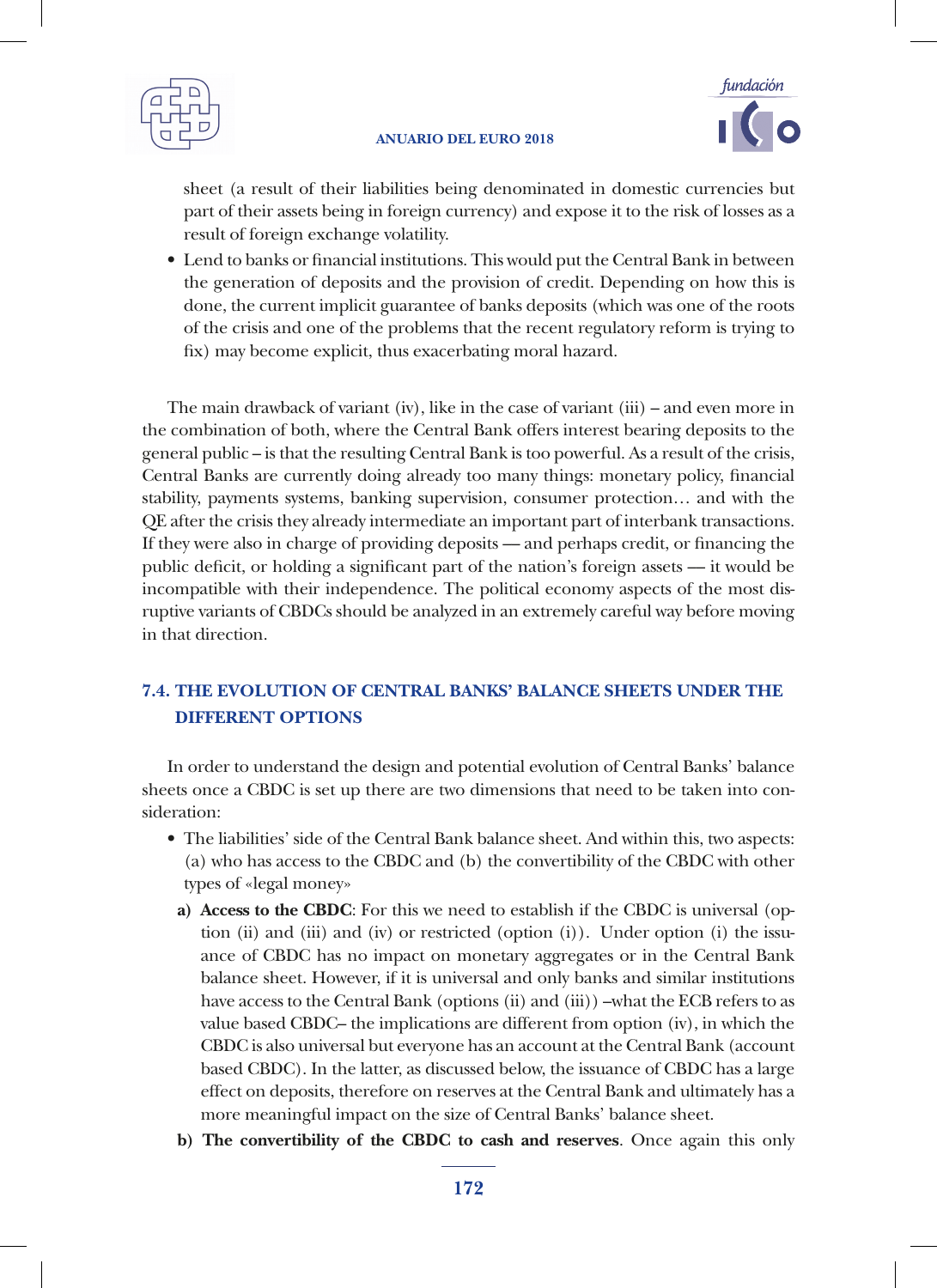



applies to options (ii), (iii) and (iv). The base scenario is that the CBDC is as similar as possible to cash and therefore it is convertible to cash and or reserves on demand. Although the objective of creating a CBDC could be the introduction of another monetary policy tool (particularly under option (iii)) the non– convertibility of the CBDC into cash and reserves would raise several issues from which the most meaningful is that from an operational point of view it would be equivalent to the implementation of some sort of capital controls across CBDC, cash and reserves. Giving consideration to a scenario in which someone has CBDCs and can't convert it to cash and vice–versa limits the credibility of the Central Bank, limits the confidence on the different types of money, limits the stability of the monetary framework , raise several difficulties in terms of monetary policy implementation and control of monetary aggregates. The Bank of England in a paper by Kumhof and Noone (2018) contemplates a scenario in which the CBDC is universal, pays an adjustable interest rate and CBDC and reserves are distinct and not convertible into each other. The CBDC would be like a second policy tool. Although we acknowledge the potential benefits for the banking sector and for financial stability, as it would limit the possibility of bank runs (as the substitutability of CBDC and deposits would lose weight) , it would be a very unrealistic scenario, in light of the above mentioned problems. Therefore in this analysis, the CBDC is convertible to cash and vice–versa and the Central Bank controls the joint amount of both of them but not the breakdown among them.

Having this in mind it is important to distinguish the differences on CB balance sheet liabilities' side under the two main options. For simplicity we do not analyse the implications of option (iii) but they would be more similar to option (ii).

- Option (ii) (only banks have access to the CB, and the general public holds anonymous CBDCs in the form of tokens). The issuance of CBDC will increase the monetary base. Although it is likely that the amount of bank notes slightly decreases when the CBDC is set up, there is a slight fall in reserves held by commercial banks in the CB as some people will switch from bank deposits and hold directly CBDC), see table 1. At the same time, and assuming a constant supply of money, i.e. the amount of deposits, CBDC and cash remains constant (and therefore the fall in deposits is compensated by the increase in CBDC and part of the increase in CBDC reduces the amount of cash), the multiplier falls from 4 to 2,5. Along the same lines, the level of loans falls (assuming a banking sector that is just financed by deposits and that all its assets are loans). Given that the monetary base increases considerably and the multiplier falls, the capacity of CBs to influence money supply and the transmission of monetary policy diminishes.
- Option (iv) (everyone has access to an account at the CB). Assuming that the Central Bank maintains the monetary supply constant and that more people are willing to switch from deposits to CBDC (because they can access directly the CB and this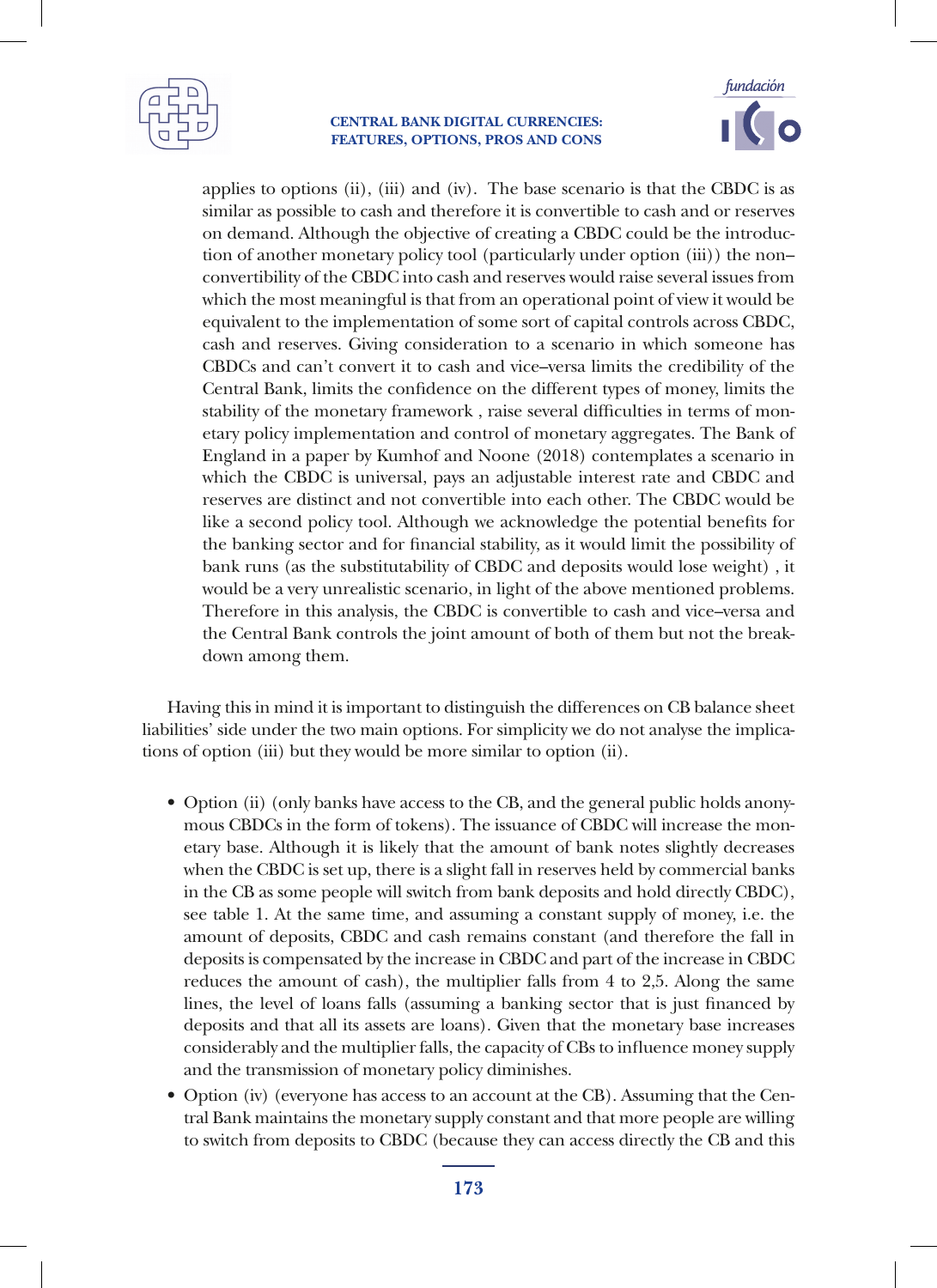



is safer than holding their savings at commercial banks), the amount of CBDC has to increase further while the amount of deposits drops even more and accordingly the reserves of banks at the CB: the multiplier falls further in this scenario, emphasizing the effect commented in the prior scenario. In addition the size of the Central Bank's balance sheet increases further.

# **TABLE 1. THE EVOLUTION OF THE MONETARY BASE AND MONETARY SUPPLY AND THE MULTIPLIER WITH CBDC ISSUANCE**

|                                  | <b>Current situation and</b><br>option (i) |       | Option (ii) and (iii) |       | Option (iv) |
|----------------------------------|--------------------------------------------|-------|-----------------------|-------|-------------|
| Deposits in banks (1)            | 100                                        | $-25$ | 75                    | $-50$ | 50          |
| Reserves at the Central Bank (2) | 10                                         |       | 2.25                  |       | 1.5         |
| Loans                            | 90                                         |       | 72.75                 |       | 48.5        |
| CBDC(3)                          | $\Omega$                                   | $+35$ | 35                    | $+60$ | 60          |
| Currency in circulation (4)      | 20                                         | $-10$ | 10                    | $-10$ | 10          |
| Monetary Base (2+3+4)            | 30                                         |       | 47.25                 |       | 71.5        |
| Monetary Supply (1+3+4)          | 120                                        |       | 120                   |       | 120         |
| <b>Multiplier</b>                | 4.0                                        |       | 2.5                   |       | 1.7         |
| Size of the CB Balance Sheet     | 30                                         |       | 47.25                 |       | 71.5        |

se would not change the mechanics of monetary policy implementation, the need to accommodate a higher or lower demand for CBDC versus bank deposits would have an In summary, it is important to have in mind that although the issuance of CBDC per impact on the size of the Central Bank balance sheet. As seen, despite the issuance of CBDC, in principle, always increasing the monetary base (even if the increase in CBDC is partially compensated by a decline in banknotes in circulation), it might decrease the monetary supply if deposits fall and banks are forced to reduce lending. Naturally, this could be compensated with a larger increase in the monetary base, i.e. the issuance of more CBDC, which would automatically translate into a larger balance sheet.

• The assets' side: When Central Banks issue CBDC they have to do it against some sort of assets (as highlighted in section 3 above). We will explore the evolution in terms of size and risks embedded in this issuance. Typically Central Banks hold government securities, other securities (with the QE CBs expanded significantly the amount and diversity of securities that they hold) and foreign exchange reserves (table 2).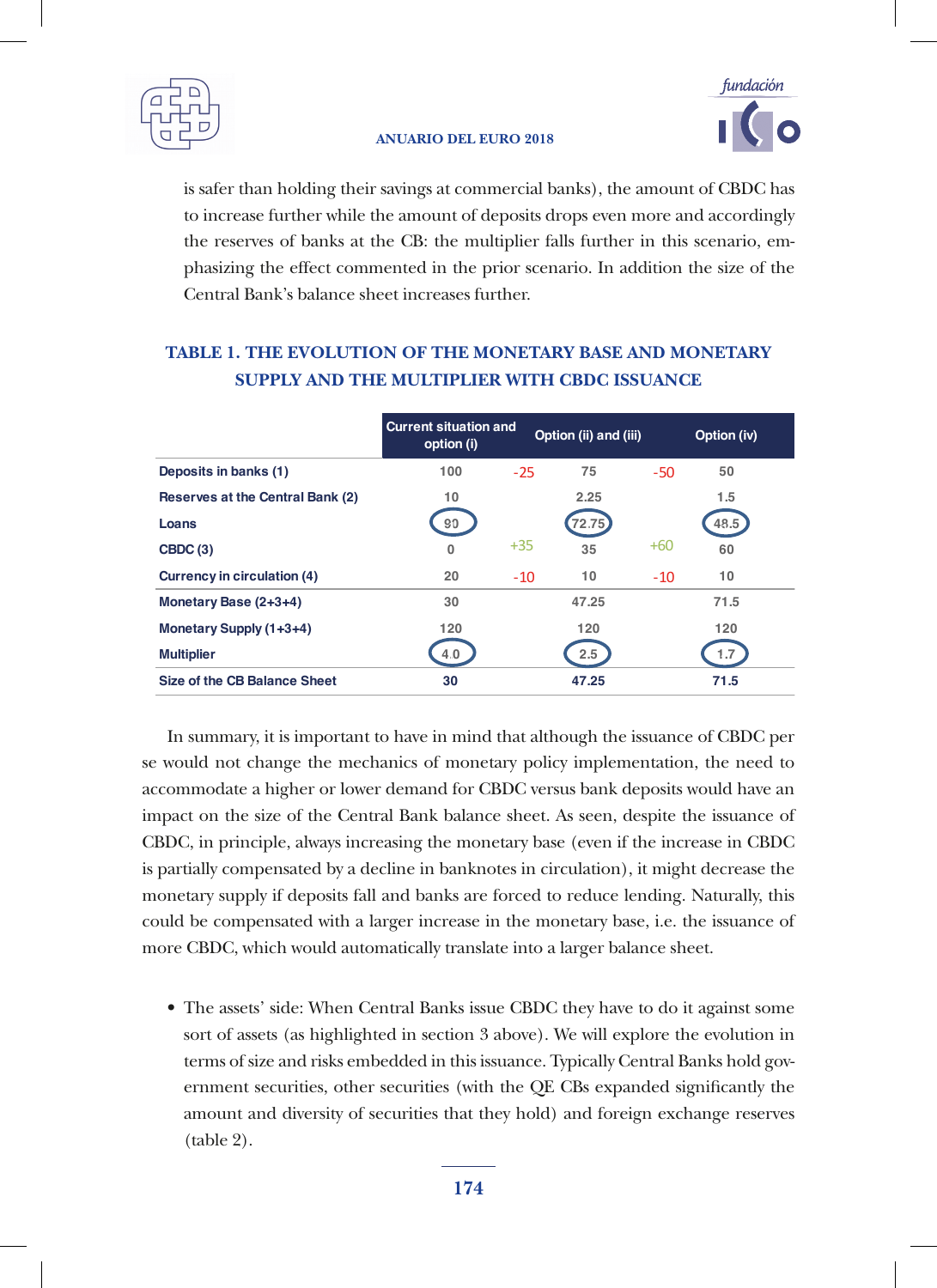



| <b>Assets</b>               | <b>Liabilities</b>                  |
|-----------------------------|-------------------------------------|
| • Foreign assets (net)      | • Reserves held by commercial banks |
| • Public sector securities  | $\bullet$ Cash in circulation       |
| • Private sector securities | • Deposits from banks               |
| • Lending to banks          | $\bullet$ Equity                    |

### **TABLE 2. BALANCE SHEET OF A CENTRAL BANK**

In principle, and assuming that the issuance of a CBDC is not totally offset by a decline in banknotes in circulation, there will be an expansion of the balance sheet. The CB can purchase government securities. In this scenario (mostly associated with option (ii) where the decline in bank deposits would be more moderate, the Central Bank would not engage in liquidity or credit risks substantially different from the current situation (table 3). In any case, as mentioned before, the need to expand the Balance Sheet and not engage in credit risks, could open the way for monetary financing to the public sector (lending to the government).

### **TABLE 3. EXPANSION OF THE CB BALANCE SHEET IN OPTION (II) (ASSUMING AN EXPANSION OF SECURITIES)**

| <b>Assets</b>                       | <b>Liabilities</b>                  |  |  |
|-------------------------------------|-------------------------------------|--|--|
| • Foreign assets (net)              | • Reserves held by commercial banks |  |  |
| • Public sector securities increase | • Cash in circulation $+$ CBDC      |  |  |
| • Private sector securities         | • Deposits from banks               |  |  |
| • Lending to banks                  | $\bullet$ Equity                    |  |  |

However, if we are in option (iv), although the initial movement can be fairly similar, the need to accommodate the decline in money supply will lead to the need to expand significantly the monetary base, i.e. the issuance of CBDC and, therefore, the size of assets on balance sheet (table 4, expressed as stage 2).

In this alternative, and to compensate for the decline in bank deposits and the subsequent decline in loans, the Central Bank needs to finance the private sector. This can be done through the acquisition of private sector securities and/or lending to banks which in turn will lend to the private sector. Thus, under this option, the Central Bank balance sheet is likely to expand considerably.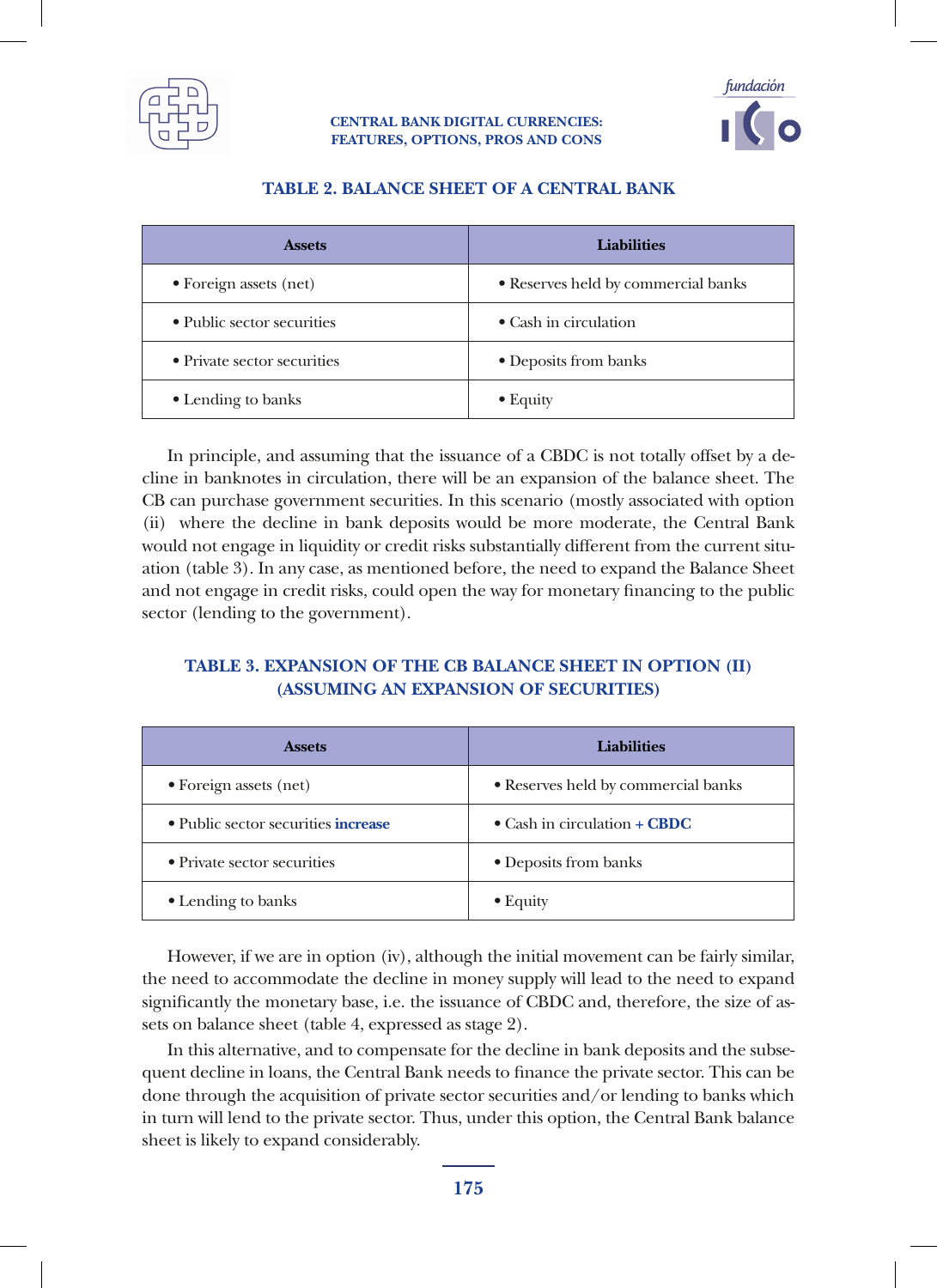



### **TABLE 4. EXPANSION OF THE CB BALANCE SHEET IN SCENARIO D: (1) INDICATES INITIAL PHASE AND (2) SECOND PHASE**

| <b>Assets</b>                                   | Liabilities                                   |  |  |
|-------------------------------------------------|-----------------------------------------------|--|--|
| • Foreign assets (net)                          | • Reserves held by commercial banks fall (2)  |  |  |
| $\bullet$ Public sector securities increase (1) | • Cash in circulation + CBDC $(1)$ CBDC $(2)$ |  |  |
| • Private sector securities increase $(2)$      | • Deposits from banks                         |  |  |
| $\bullet$ Lending to banks increase (2)         | $\bullet$ Equity                              |  |  |

The risks embedded in this activity for the Central Bank can be significant because it starts to engage in activities in which it has no experience or expertise. Currently, when Central Banks lend to banks these transactions are always secured. Under this option, in which commercial banks are less reliant on deposits and more reliant on Central Bank funding it is difficult to foresee banks' ability to generate sufficient collateral to get this secured funding from the CB and therefore the exposure of CB to banks will be most likely unsecured. The analysis of credit, maturity and liquidity risks would need to be developed at Central Banks completely changing the monetary and financial system landscape that we know today.

In summary, although at first sight it could seem that the Central Bank would have the option to choose the size of its balance sheet and the assets it wants to acquire to issue CBDC, this might get out of control under option (iv) when everyone is given an account at the Central Bank. In this scenario the Central Bank will have no other option than lending to banks and buying private sector securities to maintain the level of lending to the economy that will no longer be provided by commercial banks.

## **7.5. FIAT MONEY, DISCRETIONARY POLICIES, CRYPTOCURRENCIES AND STABLECOINS.**

Fiat currency relies on the confidence on the Central Bank. Since the collapse of the gold standard in the 1930s and the move to floating rates in the 1970s Central Bank issued currency lacks any external anchor. Independent Central Banks in charge of price stability have been established in most countries to ensure that the money issuance does not take advantage of the lack of an anchor to inflate the economy according to the convenience of the government or the electoral cycle.

The debate on rules vs discretion of monetary policy has long ago been settled in favor of discretion. The instability of money demand led to the abandonment of monetary aggregates as objectives of monetary policy. Anchors defined in terms of nominal exchange rates were abandoned too in most countries as a result of the difficulties to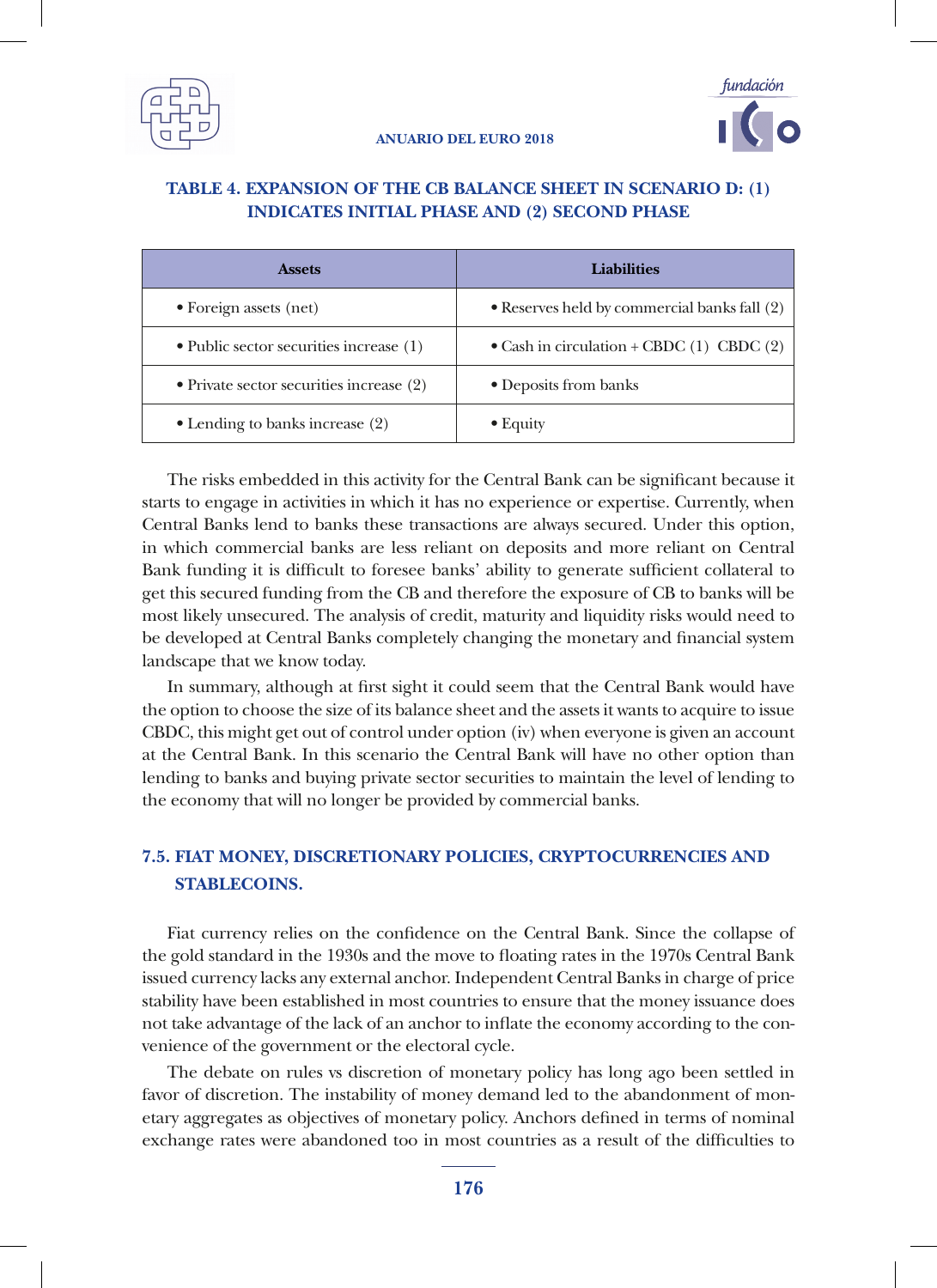



deal with speculative attacks in a world of free capital movements. In a majority of countries monetary policy objectives are defined in terms of inflation targets. In practice this implies a high degree of discretion for Central Banks, since the link between interest rates and inflation is not a direct one. And the more objectives the Central Bank has the higher the room for policies that may depart – at least temporarily – from price stability, to reach other objectives like financial stability.

All this implies a challenge for independent Central Banks, whose role has been questioned in the political debate on grounds of their limited accountability. One may even argue that the recurrent financial crises have been to a certain extent a result of the asymmetric discretionary reaction of monetary policy to asset prices bubbles. For instance, the Fed reacted with aggressive easing when asset prices drop (in 1987, 1990, 1998 and most notably 2008), but did not increase rates so aggressively when asset prices escalated in the booming phase immediately before each of these episodes. This asymmetry arguably led to moral hazard and fueled the development of bubbles in the markets, whose players were confident that the authorities will «mop up after» (the so–called «Greenspan's put»).

What has all this to do with cryptocurrencies? In a world of pure fiat money, the attractiveness of cryptocurrencies lies partly on their delinking from discretionary decisions of the authorities. The issuance of Bitcoin is based on an algorithm that is certainly not transparent, but in accordance with a preset rule. The external anchor provided by cryptocurrencies has some similarities with gold, and for this reason the emergence of cryptocurrencies reignited the longing for the gold standard. The main drawback of Bitcoin and the like for being an anchor lies in their extreme volatility.

To address this problem, recent initiatives have been developed to create «stablecoins», a type of cryptoasset whose value is linked to an external anchor, be it a fiat currency or a commodity, collateralized or not, or an algorithm that manages the price controlling the quantity of the cryptocoin in circulation. Most of them are still in an experimental phase, but if they succeed they may turn out to be more serious competitors to Central Bank money than present cryptocurrencies.

It is interesting to observe that, on the one hand, markets are developing currencies that may challenge the role of Central Banks and lead to some type of external anchor to the international monetary system and, on the other, the authorities are analyzing (so far from a purely academic viewpoint) the issuance of account– based CBDCs that would strengthen the role of Central Banks and confer them much more power than the considerable one they currently have. It seems that the debate is open to extreme forms of means of payment: one private and rules–based and the other public and discretional. We may witness in the future an interesting competition between both, first in the academic field and perhaps later in practice.

### **7.6. SOME CONCLUDING REMARKS.**

• The emergence of cryptocurrencies is opening the way to Central Bank Digital Currencies. The competition of the former may be an incentive for Central Banks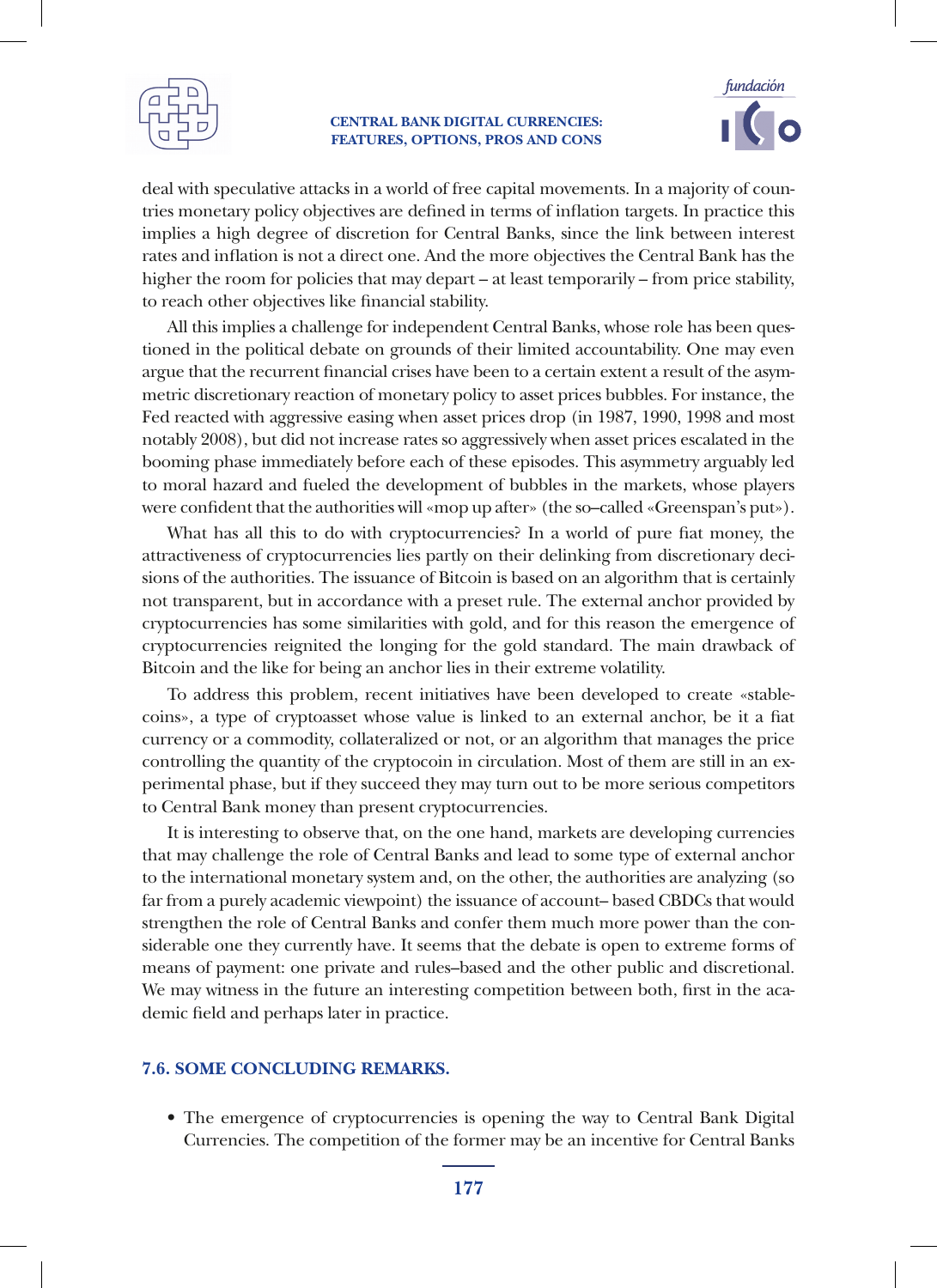



to issue a similar digital currency, but so far the size of the cryptocurrencies stock is far from being a threat for cash.

- Cryptocurrencies are not a threat for cash so far mainly because of their volatility, that prevents them to the used as money to the extent that they do not fulfill its role as means of payment and store of value. They also face a scalability problem. But the development of stablecoins may imply a bigger challenge for cash in the future.
- The different options of CBDCs analyzed here present a correlation in terms of risks and potential benefits: from the more modest proposals (limited to the wholesale payments systems), where risk and reward are both relatively small, to the most ambitious ones (accounts in the Central Bank for the whole population), where the ambitious aspiration of ending banking crises is confronted with a serious disruption of financial intermediation as we know it and the political economy problems of an excessive concentration of power in the Central Bank.
- The main dilemma for Central Banks lies in anonymity: to issue tokens (like present cryptocurrencies) or account–based CBDCs. For most Central Banks it is unacceptable to issue an opaque instrument that may be used for crime–related transactions. The only option is therefore account–based CBDCs, which implies a radical transformation of financial intermediation, with serious risks attached.
- The main drawback of account–based CBDCs is that they would imply extending the role of the Central Bank far beyond its present functions. It would need to either lend massively to banks (making explicit the implicit guarantee of banks) or become a mechanism for financing the public sector (breaking the present prohibition of monetary financing), or lend directly to the private sector (or a combination of the three). This is incompatible with the present paradigm of independent Central Banks with a specific mission of maintaining price stability. This is why most Central Banks that studied this topic apparently have decided not to go ahead.
- The Central Banks that are more seriously considering issuing CBDCs are those that face a reduction in the use of cash and its potential elimination due to the use of alternative means of payment like credit cards.
- The topic is in any case still under analysis and discussion. It one Central Bank decides to go ahead there may be pressure on others to follow.

### **REFERENCES:**

- BARRDEAR, J. and KUMHOF, M. (2016). «The macroeconomics of Central Bank issued digital currencies.» Staff Working Paper No. 605, Bank of England.
- GOUVEIA, FERNÁNDEZ DE LIS, NEUT, DOS SANTOS and SEBASTIAN (2017): Central Bank Digital Currencies: assessing implementation possibilities and impacts, BBVA Research, Document Number 17/04.

KING, M (2016): The end of alchemy, Ed. Little, Brown.

KOTLIKOFF, L. J (2010): Jimmy Stewart is dead, Ed. John Wiley and Sons.